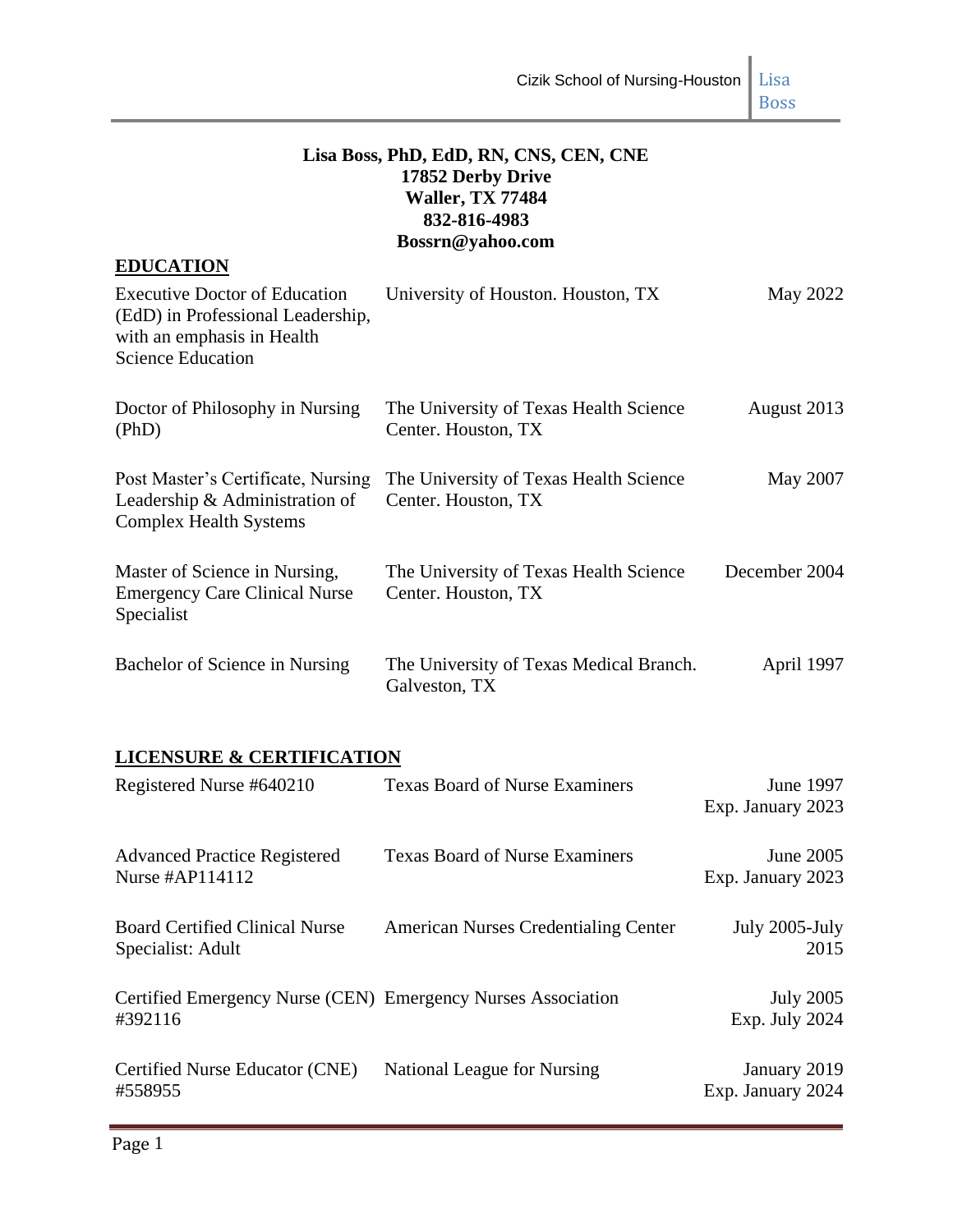# **PROFESSIONAL EXPERIENCE**

| The University of Texas Medical<br>Branch, Galveston, TX.      | Peer Tutor                                                                                                                                        | 1996-1997                                        |
|----------------------------------------------------------------|---------------------------------------------------------------------------------------------------------------------------------------------------|--------------------------------------------------|
| St. Luke's Episcopal Hospital,<br>Houston, TX.                 | <b>Student Nurse Associate</b><br><b>Staff Nurse: General Medicine</b><br>Staff Nurse: Emergency Dept.<br>Nursing Supervisor: M/S Service<br>Line | 1996-1997<br>1997-1998<br>1998-2003<br>2003-2005 |
| Methodist Willowbrook Hospital,<br>Houston, TX.                | Nurse Manager: Emergency Dept.                                                                                                                    | 2005-2008                                        |
| Lone Star College-Montgomery.<br>Conroe, TX.                   | <b>Assistant Professor</b>                                                                                                                        | 2008-2010                                        |
| <b>Memorial Hermann Northeast</b><br>Hospital. Humble, TX.     | Director, Patient Care                                                                                                                            | 2016-2018                                        |
| The University of Texas Health<br>Science Center. Houston, TX. | <b>Adjunct Faculty</b>                                                                                                                            | 2008-2013; 2016-2018                             |
|                                                                | <b>Assistant Professor</b>                                                                                                                        | 2013-2016; 2018-<br>2020                         |
|                                                                | Director, MSN in Nursing<br>Leadership Track                                                                                                      | 9/2018-9/2020                                    |
|                                                                | Director, DNP Program                                                                                                                             | $9/2018$ -present                                |
|                                                                | <b>Associate Professor</b>                                                                                                                        | $9/2020$ -present                                |

# **HONORS & AWARDS**

| Nominated for John P. McGovern<br>Undergraduate Teacher of the Year | The University of Texas Health Science Center.<br>Houston, TX                      | 2014 |
|---------------------------------------------------------------------|------------------------------------------------------------------------------------|------|
| 1st Place Podium Abstract                                           | Annual Research Day, The University of Texas<br>Health Science Center. Houston, TX | 2015 |
| <b>Outstanding Nurse 2017</b>                                       | Texas Nurses Association District #9. Houston,<br>TX <sup>-</sup>                  | 2017 |
| <b>Bronze Medalist</b>                                              | Good Samaritan Foundation                                                          | 2021 |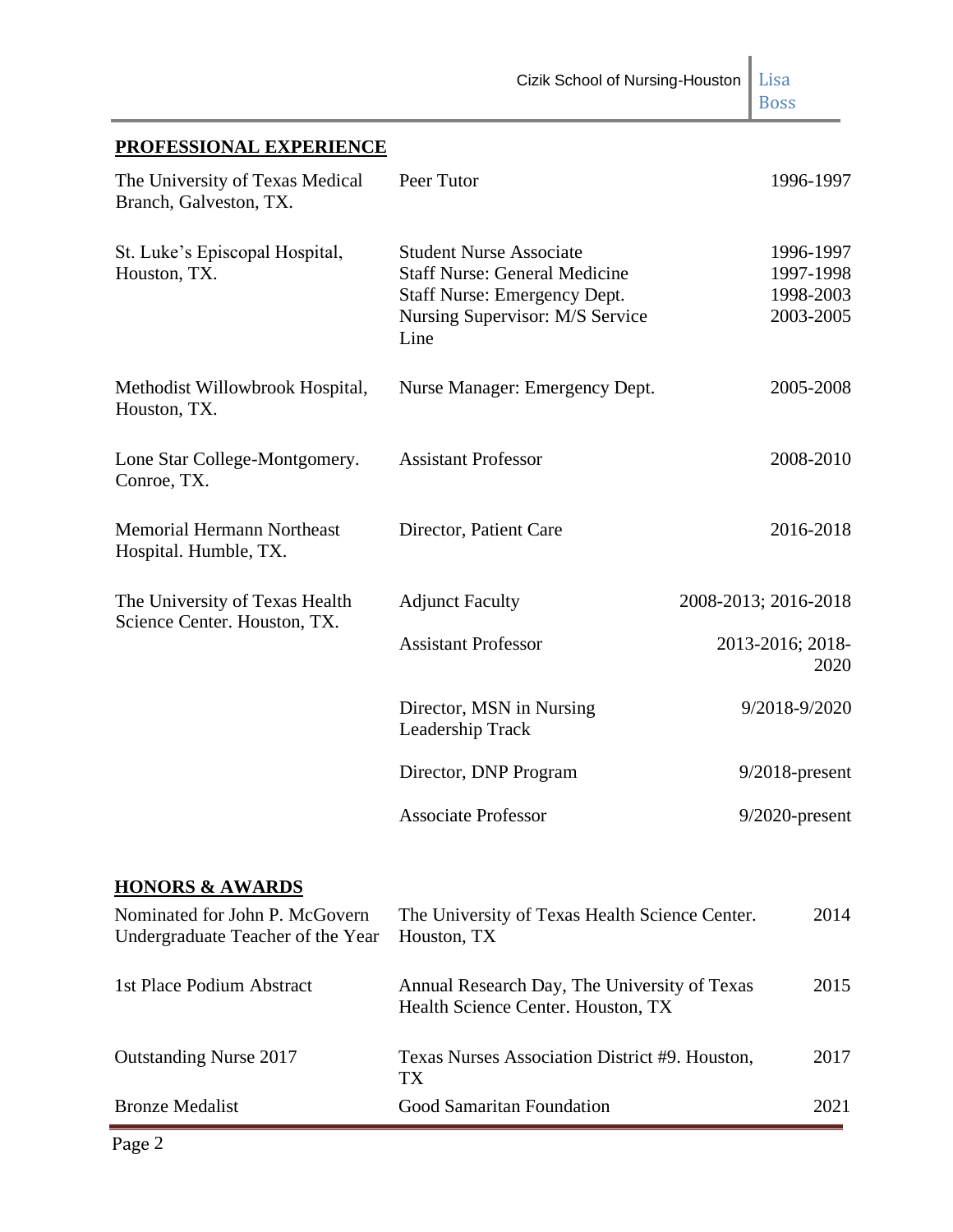| Houston, TX |  |
|-------------|--|
|-------------|--|

| Scholarships                                                                                             |                                                                                          |      |
|----------------------------------------------------------------------------------------------------------|------------------------------------------------------------------------------------------|------|
| <b>UTMB School of Nursing Alumni</b><br>Scholarship: \$500                                               | The University of Texas Medical Branch.<br>Galveston, TX                                 | 1996 |
| RoseAnn Waindell Memorial<br>Foundation Scholarship: \$500                                               | The University of Texas Health Science Center.<br>Houston, TX                            | 2002 |
| <b>Texas Nurses Association District</b><br>#9 Scholarship: \$1,000                                      | Texas Nurses Association District #9. Houston,<br><b>TX</b>                              | 2002 |
| Rockwell Fund Scholarship: \$500                                                                         | The University of Texas Health Science Center.<br>Houston, TX                            | 2003 |
| Legend Healthcare Scholar:<br>\$180,000                                                                  | Legend Healthcare. Houston, TX                                                           | 2010 |
| <b>Texas Gulf Coast Affiliate Nursing</b><br><b>Staff Development Organization</b><br>Scholarship: \$500 | <b>Texas Gulf Coast Affiliate Nursing Staff</b><br>Development Organization. Houston, TX | 2012 |
| Florence and Harold Smith<br>Endowed Scholarship: \$1,900                                                | The University of Texas Health Science Center.<br>Houston, TX                            | 2012 |
| University of Houston Graduate<br>School Scholarship: \$2,000                                            | University of Houston. Houston, TX                                                       | 2019 |
| University of Houston Graduate<br>School Scholarship: \$5,000                                            | University of Houston. Houston, TX                                                       | 2020 |

| PROFESSIONAL DEVELOPMENT           |                                               |      |
|------------------------------------|-----------------------------------------------|------|
| <b>Health Educators Fellowship</b> | The University of Texas Health Science        | 2014 |
| Program                            | Center. Houston, TX                           |      |
| Summer Research Scholar            | Hartford Institute for Geriatric Nursing, New | 2015 |
|                                    | York University. New York, NY                 |      |
| Summer Research Scholar            | Johns Hopkins University. Baltimore, MD       | 2016 |
|                                    |                                               |      |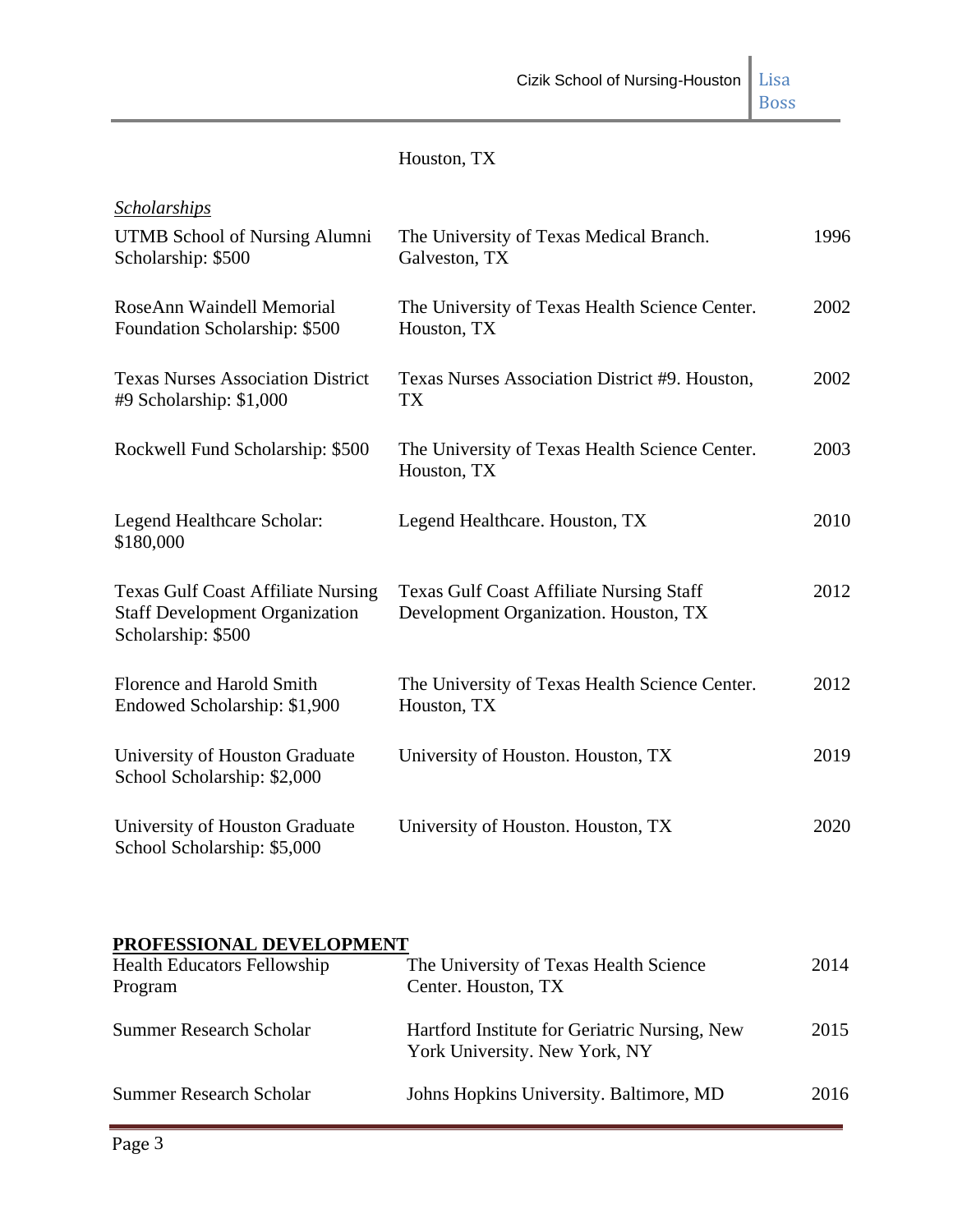| Interprofessional Emerging Leaders<br>Institute        | The University of Texas Health Science<br>Center. Houston, TX | 2019 |
|--------------------------------------------------------|---------------------------------------------------------------|------|
| Elevating Leaders in Academic<br>Nursing (ELAN) Fellow | American Association of Colleges of Nursing                   | 2020 |

## **RESEARCH**

Biobehavioral correlates of cognitive function in Meals on Wheels participants (Dissertation Study). Speros Martel Endowment for the Aging; Texas Nurses Association District 9 Foundation Research Grant. **Boss, L.** (Primary Investigator). \$11,500. 1/2013-8/2013.

Biobehavioral correlates of cognitive function in Meals on Wheels participants. Dean's Research Award, The University of Texas Health Science Center at Houston. **Boss, L.** (Primary Investigator). \$6,000. 1/2014-12/2014.

Biobehavioral profiles of attachment to cats in community dwelling elderly. International Society for Anthrozoology & Waltham. **Boss, L.** & Branson, S. (Co-Primary Investigator). \$45,000. 7/2014-4/2017.

Efficacy of animal assisted activity on heart rate variability responses in undergraduate nursing students: A pilot study. Dr. Mara Baun Faculty Endowment. **Boss, L.** & Branson, S. (Co-Primary Investigator). \$13,538.28. 5/2015-6/2017.

Biobehavioral effects of therapy dog visitation in elderly intensive care unit patients: A pilot and feasibility study. Human Animal Bond Research Initiative. **Boss, L.** & Branson, S. (Co-Primary Investigator). \$5,923. 1/2015-8/2017.

Reduction (TURN) study revisited: Nutritional impact on pressure ulcer development. Theodore J. & Mary E. Trumble Endowment. **Boss, L.,** Yap, T., Kennerly, S., Batchelor-Murphy, M., Barrett, R., & Horn, S. (Co-Investigator). Time donated. 1/2015-10/2017.

Biobehavioral correlates of cognitive function in Meals on Wheels participants, part II. Isla Carroll Turner Friendship Trust. **Boss, L.,** Kang, D.H. & Branson, S. (Primary Investigator). \$21,574. 1/2016-12/2017.

Using leadership simulation scenarios with graduate nursing students to support front-line nurse leader competency development. **Boss, L.,** Cole, L., Fowler, D. & Cheatham, L. Not funded. 12/2019-current.

The effect of the COVID-19 pandemic on nurses' attitudes, behaviors, and their perceptions of their work environment. Houston Methodist Hospital The Woodlands. Cockerham, M., Branson, S., **Boss, L.** & Beiers, M. \$10,000. 4/2020-current.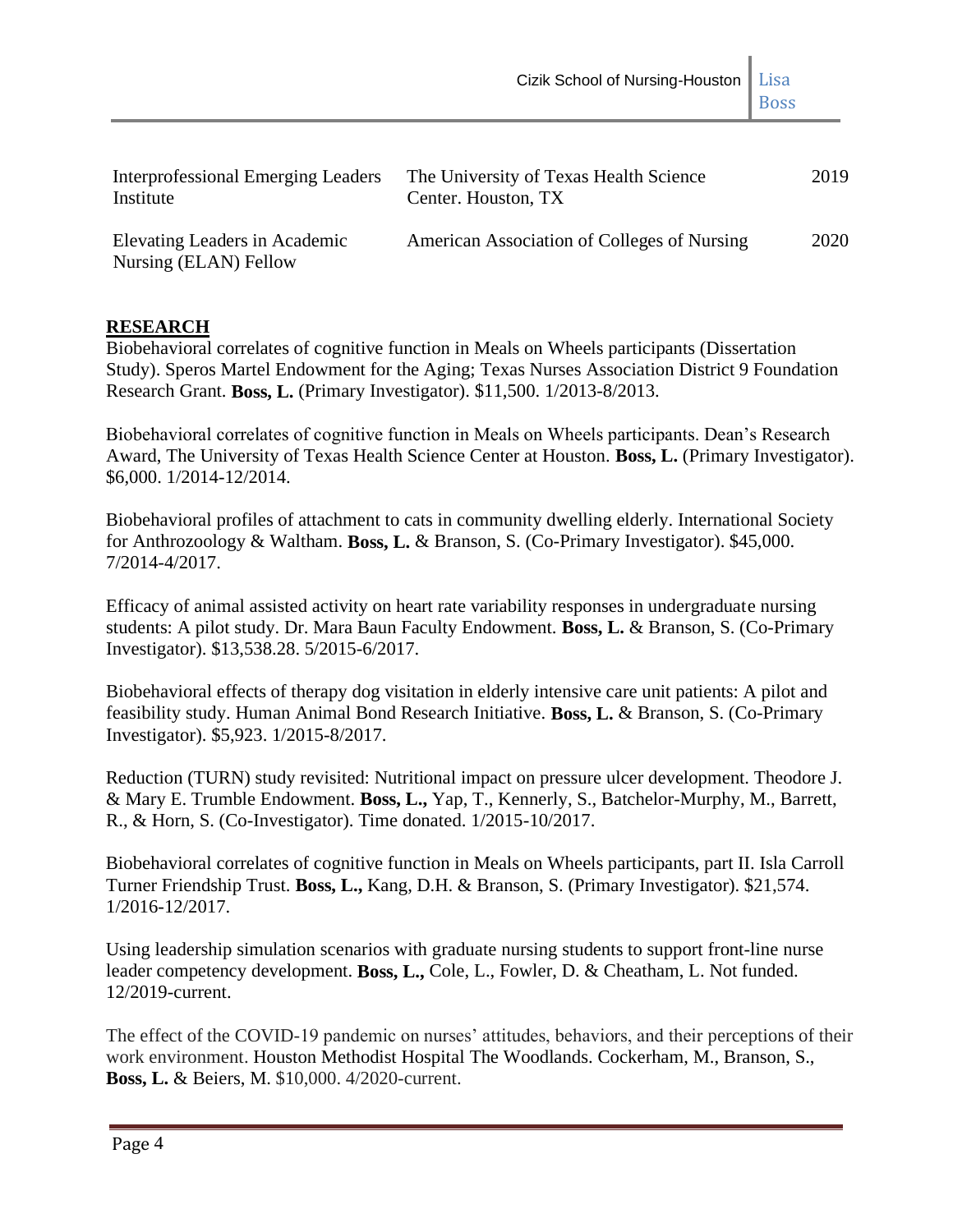Innovation competencies and organizational culture among Texas' registered nurses: An investigative study. Dean's Research Award submitted May 2021. \$5000.00. Cole, L., Snow, F., Stafford, S. & **Boss, L.** Not funded.

Simulation-Based learning for the development of nursing leadership skills in nurse managers. International Nursing Association for Clinical Simulation and Learning (INACSL); Debra Spunt Research Grant. **Boss, L.,** Cole, L., Giegerich, C., & Ulrich, B. \$1000. Not funded.

Cole, L., Snow, F., Stafford, S. & **Boss, L.** Innovation competencies and organizational culture among Texas' registered nurses: An investigative study. Sigma Theta Tau International Zeta Pi Chapter. \$2000. 5/2022-current.

# **MEDIA & OTHER CREATIVE PRODUCTS**

Becker, A. (2015, July). Giving paws. *TMC Pulse*, 2(6), 14-21.

Do therapy dogs reduce stress in older ICU patients? (2015, July). Reflections on Nursing Leadership, 41 (3). Retrieved from [http://reflectionsonnursingleadership.org/pages/vol41\\_3\\_rnews\\_therapydogs.aspx](http://reflectionsonnursingleadership.org/pages/vol41_3_rnews_therapydogs.aspx)

Baxter, J. (2015, August). New research to study therapy dog visits for elderly ICU patients. *PRweb*. Retrieved from [http://www.prweb.com?releases/2015/08/prweb1291023.htm](http://www.prweb.com/?releases/2015/08/prweb1291023.htm)

Intensive care unit going to the dogs to help elderly patients (2015, August). *EmaxHealth*. Retrieved from [http://www.emaxhealth.com/1020/intensive-care-unit-going-dogs-help-elderly](http://www.emaxhealth.com/1020/intensive-care-unit-going-dogs-help-elderly-patients)[patients](http://www.emaxhealth.com/1020/intensive-care-unit-going-dogs-help-elderly-patients)

Veliz, E. (2015, November). UTHealth medical student measured the impact of furry companions. *Inside UTHealth.*

Meus, A. (2016, July). Students find great experience interacting with Meals on Wheels clients. *UTHealth School of Nursing News.* Retrieved from <https://nursing.uth.edu/news/detail.htm?id=ce68dc64-68eb-4395-b41c-c0b59d7e87ca>

New research to study therapy dog visits for elderly ICU patients (2015, September). *LinkedIn*. Human Animal Bond Research Initiative (HABRI) Foundation. Retrieved from [https://www.linkedin.com/company/3067240?trk=tyah&trkinfo=clickedvertical%3acompany%2cc](https://www.linkedin.com/company/3067240?trk=tyah&trkinfo=clickedvertical%3acompany%2cclickedentityid%3a3067240%2cidx%3a3-1-3%2ctarld%3a1454514867705%2ctas%3ahuman%20animal%20bond) [lickedentityid%3a3067240%2cidx%3a3-1-](https://www.linkedin.com/company/3067240?trk=tyah&trkinfo=clickedvertical%3acompany%2cclickedentityid%3a3067240%2cidx%3a3-1-3%2ctarld%3a1454514867705%2ctas%3ahuman%20animal%20bond) [3%2ctarld%3a1454514867705%2ctas%3ahuman%20animal%20bond](https://www.linkedin.com/company/3067240?trk=tyah&trkinfo=clickedvertical%3acompany%2cclickedentityid%3a3067240%2cidx%3a3-1-3%2ctarld%3a1454514867705%2ctas%3ahuman%20animal%20bond)

Pike, D. (Executive Producer), *Fifty+radio show*. Spirituality and health in older adults, April 30, 2018. Houston, Texas: KPRC Channel 950 AM and KTRH 740 AM. Podcast retrieved from [https://www.iheart.com/podcast/139-Fifty-Plus-Podcast-27733747/episode/doug-talks-with](https://www.iheart.com/podcast/139-Fifty-Plus-Podcast-27733747/episode/doug-talks-with-experts-in-spirituality-29262174/)[experts-in-spirituality-29262174/](https://www.iheart.com/podcast/139-Fifty-Plus-Podcast-27733747/episode/doug-talks-with-experts-in-spirituality-29262174/)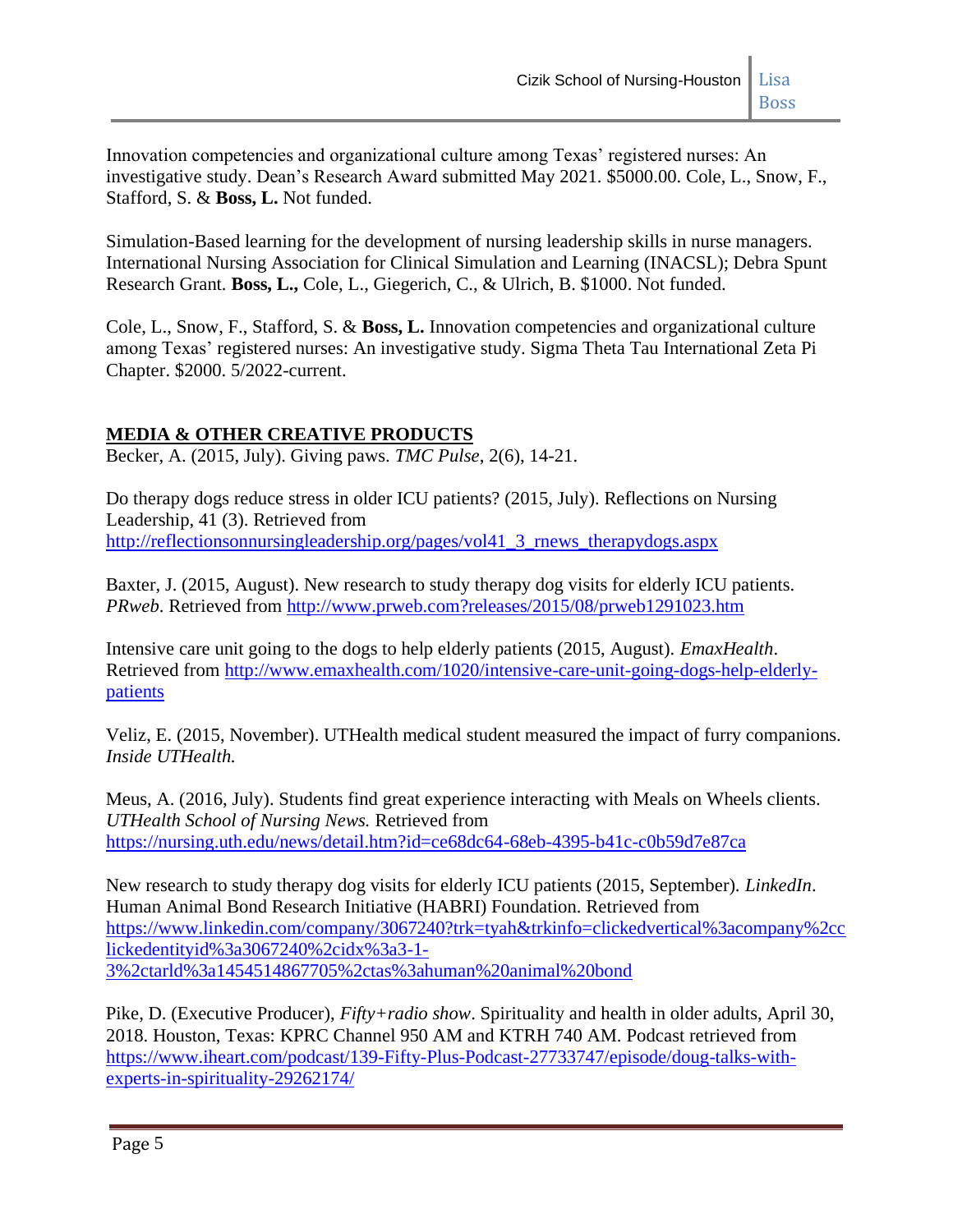Schmidt, Chad (Executive Producer), *The Homestretch Podcast.* Affection: The impact of a companion in older adults. Wednesday, June 19, 2019. Houston, TX. Podcast can be found at <https://www.homestretch101.com/past/affection-the-impact-of-a-companion-1>

Pike, D. (Executive Producer), *Fifty+radio show*. Spirituality and health in older adults, August 8, 2019. Houston, Texas: KPRC Channel 950 AM and KTRH 740 AM. [https://www.iqmediacorp.com/ClipPlayer?ClipID=ae0372a3-2315-4d7b-bed2](https://www.iqmediacorp.com/ClipPlayer?ClipID=ae0372a3-2315-4d7b-bed2-e749df2d1ad0&TE=%7B0%7D) [e749df2d1ad0&TE=%7B0%7D](https://www.iqmediacorp.com/ClipPlayer?ClipID=ae0372a3-2315-4d7b-bed2-e749df2d1ad0&TE=%7B0%7D)

### **PEER-REVIEWED PUBLICATIONS (\*denotes database publication)**

*Forthcoming*

- \*Branson, S., **Boss, L.,** & Krawtz, S. Online Team-Based Learning: RN-to-BSN Students' Perceptions of Accountability, Preference, Satisfaction, Critical Thinking, and Skill Competency.
- \*Branson, S., **Boss, L.,** & Cron, S. Pet ownership moderates the relationship between cortisol and depression in homebound older adults.

#### *Published*

- **Boss, L.,** Kang, D.H., Marcus, M., & Bergstrom, N. (2014). Endogenous sex hormones and cognitive function in old adults: A systematic review. *Western Journal of Nursing Research, 36,* 388-426. doi: 10.117/0193945913500566.
- \*Branson, S., **Boss, L**., & Fowler, D. (2015). Team-Based Learning: Application in Undergraduate Baccalaureate Nursing Education. *Journal of Nursing Education and Practice, 6,* 59-64. doi: 10.5430/jnep.v6n4p59.
- \***Boss, L.,** Branson, S., Cron, S., & Kang, D.H. (2015). Spiritual pain in Meals on Wheels clients. *Healthcare*, *3*, 917-932. doi: 10.3390/healthcare3040917.
- \*Kennerly, S., **Boss, L.,** Yap, T., Batchelor-Murphy, M., Horn, S., Barrett, R., & Bergstrom, N. (2015). Utility of Braden nutrition subscale ratings as an indicator of dietary intake and weight outcomes among nursing home residents at risk for pressure ulcers. *Healthcare*, *3,* 879-897. doi: 10.3390/healthcare3040879.
- **\*Boss, L.,** Kang, D.H., Bergstrom, N., & Leasure, J.L. (2015). Endogenous sex hormones and cognitive function in the elderly. *Aging Clinical and Experimental Research. 27(4),* 515- 521. doi: 10.1007/s40520-014-0300-5.
- **Boss, L.,** Kang, D.H., & Branson, S. (2015). Loneliness and cognitive function in the older adult: A systematic review. *International Psychogeriatrics, 27(4),* 541-553. doi: 10.1017/S1041610214002749.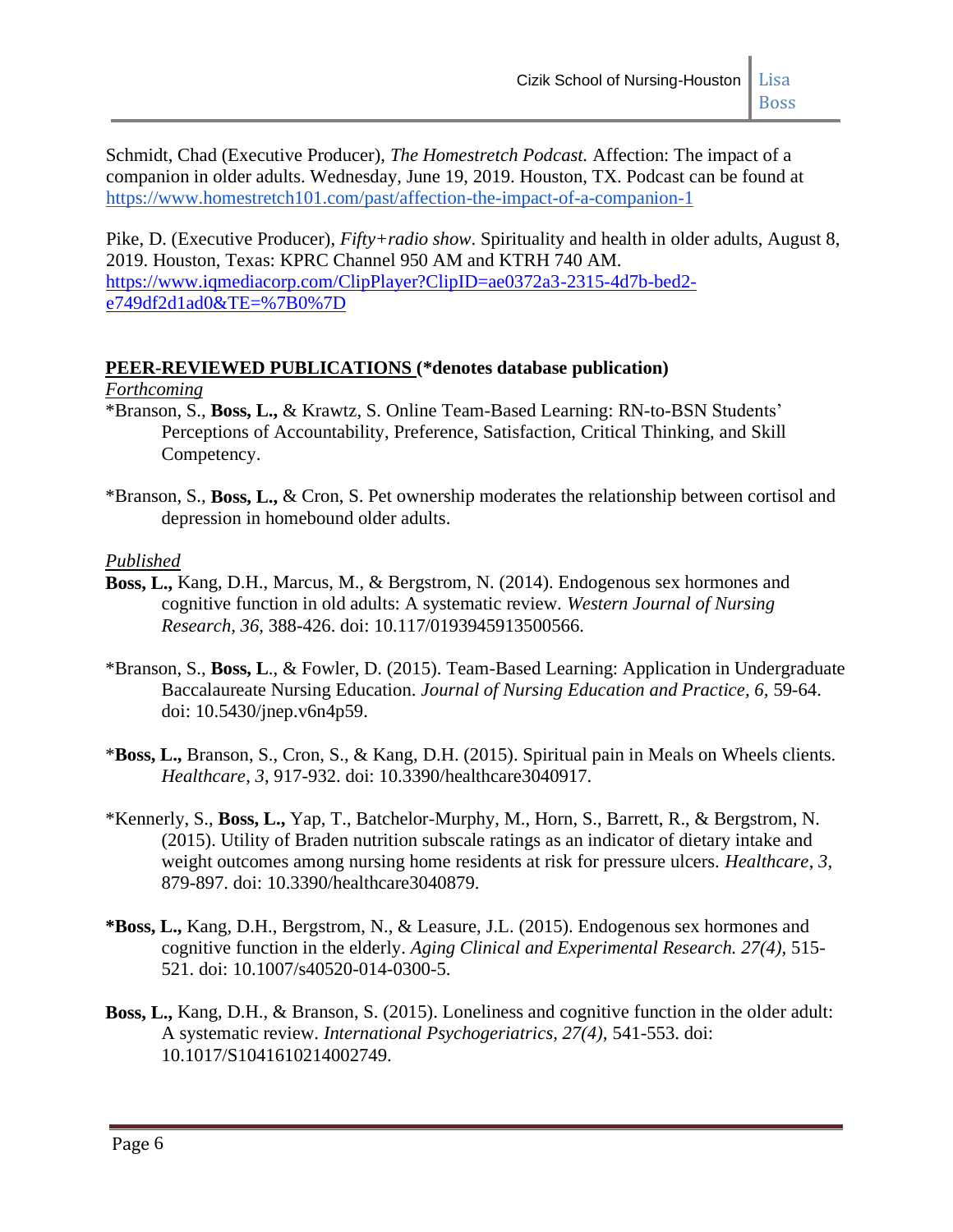- **\***Kang, D.H., **Boss, L.,** Barrientos, M., Perikala, S., & Cron, S. (2015). Stress-related biobehavioral profile of senior nursing students. *Journal of Nursing Education and Practice, 5,* 129-140*.* doi:10.5430/jnep.v5n6p129.
- **\*Boss, L.,** Kang, D.H., Bergstrom, N., & Leasure, J.L. (2015). Psychosocial correlates with cognitive function in the elderly: A biobehavioral approach. *International Journal of Nursing, 2,* 48-55. doi:10.1564/ijn.v2n1a5.
- \***Boss, L.,** Branson, S., Cron, S. & Kang, D.H. (2016). Biobehavioral examination of religious coping, psychosocial factors, and executive function in the homebound elderly. *Religions*, 7(42), 1-13. doi:10.3390/rel17050042.
- Kang, D.H., **Boss, L.,** & Clowtis, L. (2016). Social Support and Cognition: Early Childhood versus Older Adulthood. *Western Journal of Nursing Research,* 1-21. doi:10.1177/0193945916655796*.*
- \*Branson, S., **Boss, L.,** Kang, D.H., & Cron, S. (2016). Examining differences between homebound older adult pet owners and non-pet owners in depression, systemic inflammation, and executive function. *Anthrozoös*, 29(2), 323-334. doi:10.1080/08927936.2016.1152764
- Pickens, S., **Boss, L.,** Ahn, H., & Jefferson, F. (2017). Identifying cognitive impairment in hospitalized older adults to prevent hospital readmission: Two case studies. *Clinical Gerontologist*, 41(1), 101-107. doi:10.1080/07317115.2017.1333971
- \*Branson, S., **Boss, L.,** Padhye, N., Trötscher, T., & Ward, A. (2017). Effects of animal-assisted activities on biobehavioral stress responses in hospitalized children: A randomized control study. *Journal of Pediatric Nursing,* 36, 84-91. doi:10.1016/j.pedn.2017.05.006
- \*Branson, S., **Boss, L.,** Cron, S., Turner, D., & Kang, D. (2017). Depression, loneliness, and pet attachment in homebound older adult cat and dog owners. *Journal of Mind and Medical Sciences, 4 (1)*, 38-48. doi:10.22543/7674.41.P3848
- **\***Branson, S., **Boss, L.,** Padhye, N., Gee, N., & Trötscher, T. (2019). Biopsychosocial factors and cognitive function in cat ownership and attachment in community-dwelling older adults. *Anthrozoös, 32(2),* 267-282. doi:10.1080/08927936.2019.1569908
- \*Batchelor-Murphy, M., Kennerly, S., Horn, S., Barrett, R., Bergstrom, N., **Boss, L.,** & Yap, T. (2019)*.* Impact of cognition and hand feeding assistance on nutritional intake for nursing home residents. *Journal of Nutrition in Geriatrics and Gerontology*. Available online May 24, 2019. doi:10.1080/21551197.2019.1617221
- Deaton, M., Ruff, J.C., & **Boss, L.** (2019). Chronotherapy for the treatment of hypertension among patients with obstructive sleep apnea: A systematic review. *Journal of Sleep Disorders and Management, 5:025.* doi:org/10.23937/2572-4053.1510025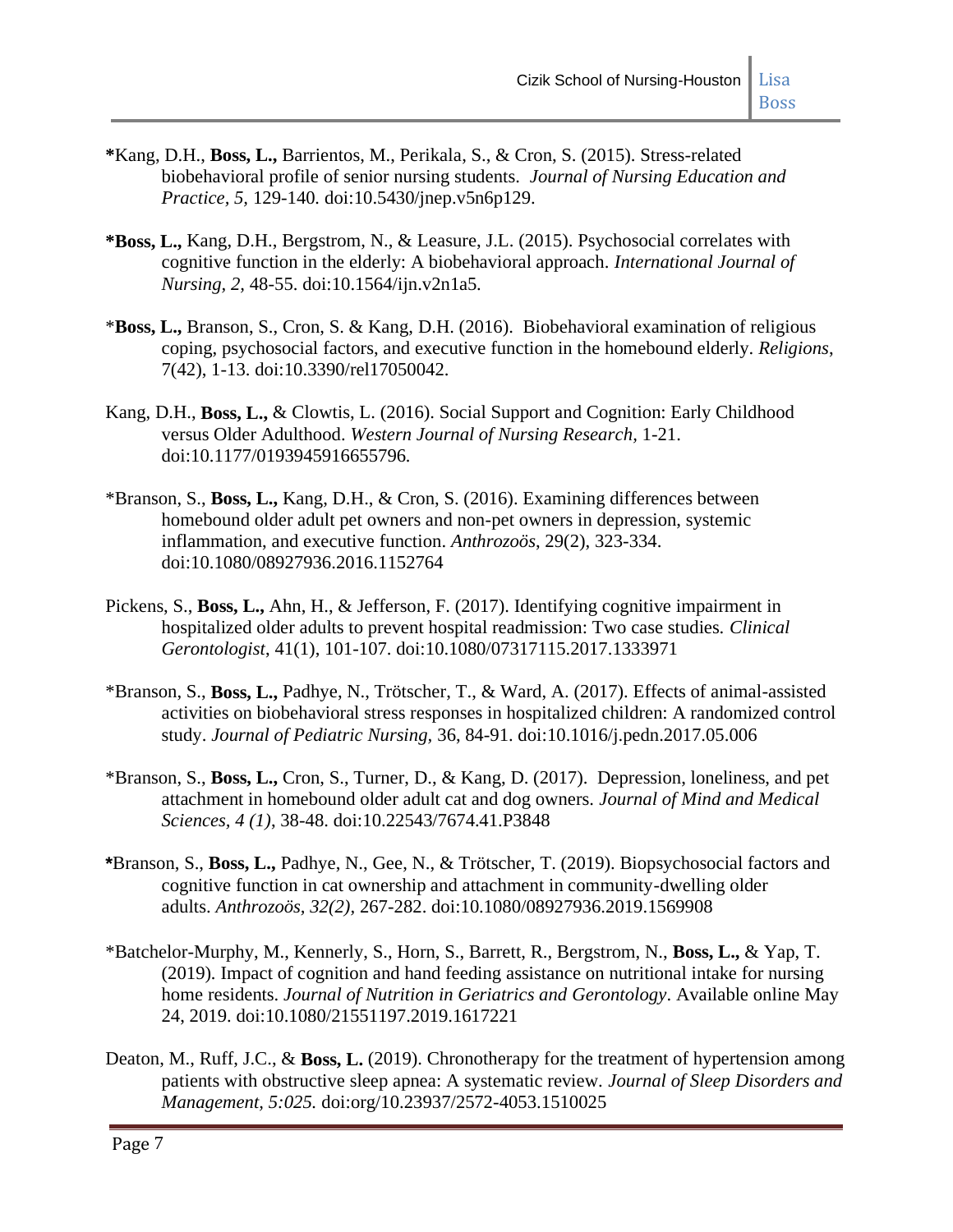- **Boss, L.,** Branson, S., Hagan, H., & Krause-Perillo, C. (2019). A systematic review of equineassisted interventions in military veterans diagnosed with PTSD. *Journal of Veterans Studies, 5*(1), 23-33.
- **\***Branson, S., **Boss, L.,** Hamlin, S. & Padhye, N. (2020). Animal-Assisted Activity in Critically Ill Older Adults: A Small Randomized Pilot and Feasibility Trial. *Biological Research for Nursing.* <https://doi.org/10.1177/1099800420920719>
- Caouette, S., **Boss, L.,** & Lynn, M. (2020). Food insecurity and cost-related medication nonadherence in older adults: A systematic review. *The American Journal of Nursing, 120*(6), 24-36.
- Cole, L., **Boss, L.,** Fowler, D., & Cheatham, L. (2021). Using leadership simulation scenarios with graduate nursing learners to support front-line nurse leader competency development. *Nurse Leader, 19*(4), 405-410. doi:10.1016/j.mnl.2020.08.012
- Sahawneh, F. & **Boss, L.** (2021)*.* Nonpharmacologic interventions for the prevention of delirium in the intensive care unit. *Nursing in Critical Care, 26*(3), 166-175. doi:10.1111/nicc.12594
- \*Cockerham, M., Beier, M., **Boss, L.** & Branson, S. Nurse adaptability and PTSD symptoms during the COVID19 pandemic: The effects of family and perceived organizational support (2022). *Frontier*s *in Psychology*, 12:749763. doi:10.3389/fpsyg.2021.749763
- **\*Boss, L.,** Cole, L., Fowler, D., Cheatham, L., & Giegerich, C*.* (2022). Front-Line Nurse Leader simulation for teaching advanced leadership skills: A pilot study. *International Journal of Nursing and Healthcare Science, 2*(2), 2021-2092.
- Snow, F., Cole, L., **Boss, L.,** Stafford, S., Cheatham, L., & McBee, M. (2022). Nurse faculty provide essential support to graduate nursing students during COVID-19 pandemic. *Nurse Leader,* advanced online version. doi:10.1016/j.mnl.20

#### *Book Chapter*

**Boss, L.,** Branson, S., & Pickens, S. (2017). Chapter 14: Ethical issues in geriatric research. *Ethical Considerations and Challenges in Geriatrics, p. 157-167.* Springer International Publishing: Cham, Switzerland

## **PROFESSIONAL PRESENTATIONS**

*Invited*

**Boss, L.** (2015, August). The road to higher education. Opening speaker at Emergency Nurses Association, Houston Chapter #195's Annual Educational Conference, Houston, TX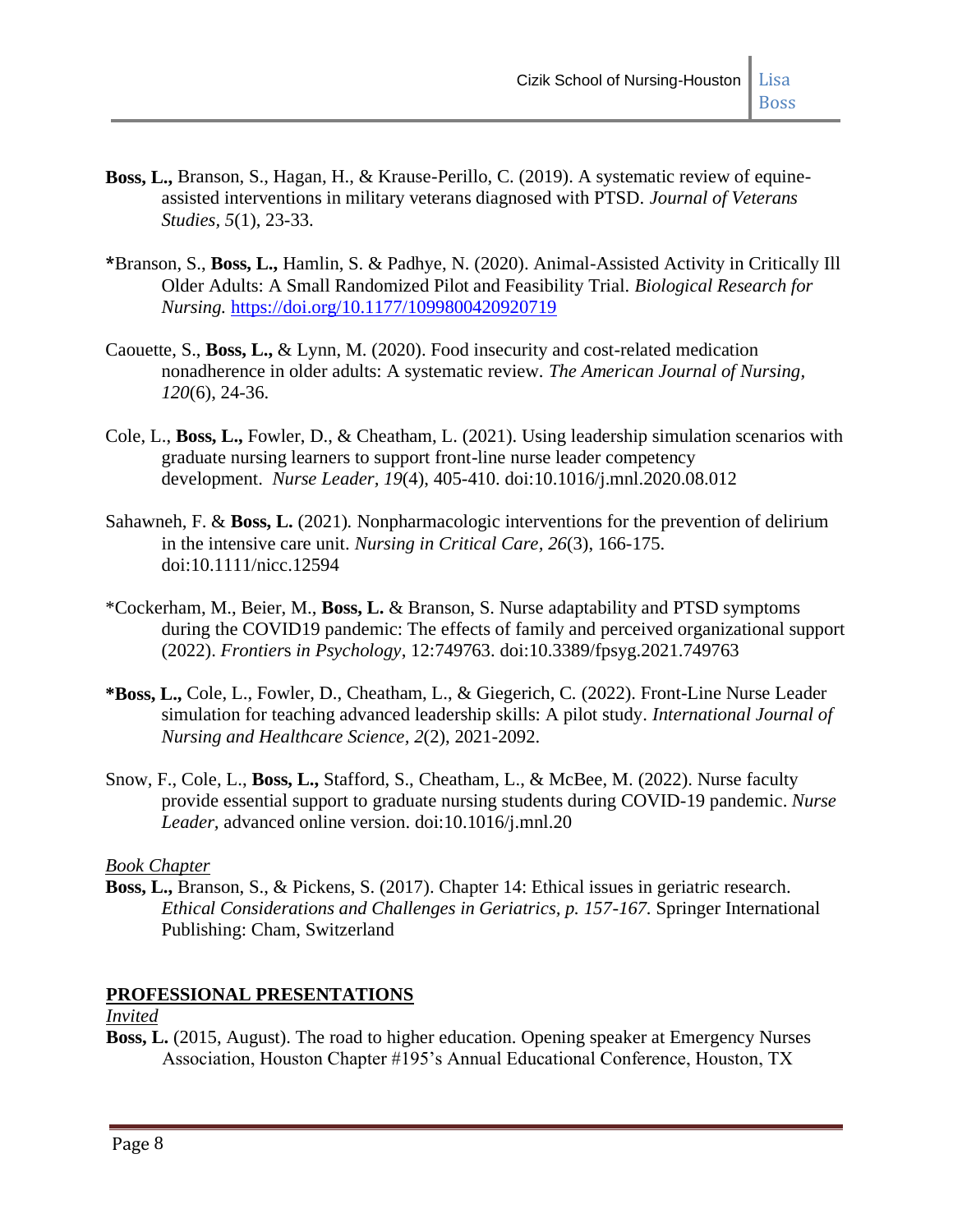- **Boss, L.** & Clowtis, L. (2019, April). Biobehavioral research: The basics. Interactive podium session presented at Cleveland Clinic's 15<sup>th</sup> Annual Clinical Research Conference, Warrensville Heights, OH
- **Boss, L.** & Sathasivan, K. (2020, May). Get your message out: Media and social media for nurses. Online webinar presented by Texas Nurses Association. <https://www.texasnurses.org/events/EventDetails.aspx?id=1376604&group>
- **Boss, L.** (2020, October). Team Based Learning: Application in health science education. Online workshop presented for the Health Educators Fellowship Program at UTHealth. Houston, TX.
- **Boss, L.**, Sathasivan, K., & Oyewuwo, S. (2021, June). Get your message out: Media and social media for nurses. Online webinar presented by Texas Nurses Association at the Annual Policy Summit.<https://www.texasnurses.org/mpage/PS2021>

#### *International*

- **Boss, L.,** Branson, S., & Fowler, D. (2015, July). Team-based learning: Application in undergraduate baccalaureate nursing education. Poster session at Sigma Theta Tau International's 26<sup>th</sup> International Nursing Research Congress, San Juan, Puerto Rico
- Kang, D.H. & **Boss, L.** (2015, July). Academic stress and biobehavioral profile of senior nursing students. Podium session at Sigma Theta Tau International's  $26<sup>th</sup>$  International Nursing Research Congress, San Juan, Puerto Rico
- Kang, D.H., **Boss, L.**, Bowman, P., Delos-Santos, J.R., Cron, S. & Yang, Y. (2016, March). Nursing education: Students' biobehavioral responses across academic semester. Podium presentation at the Asian American Pacific Islander Nurses Association 13<sup>th</sup> Annual Conference, Baja, Mexico
- Branson, S., **Boss, L.,** Cron, S. & Kang, D.H. (2016, July). Depression, loneliness, and pet attachment in homebound elderly cat vs. dog owners. Poster presentation at the International Association of Human Animal Interaction Organization's Annual Conference, Paris, France
- Batchelor-Murphy, M., Kennerly, S., Horn, S., Barrett, R., Bergstrom, N., **Boss, L.,** & Yap, T. (2017, July). Impact of cognition and hand feeding assistance on nutritional intake for nursing home residents. Podium presentation at the  $28<sup>th</sup>$  International Research Congress, sponsored by Sigma Theta Tau International, Dublin, Ireland
- Branson, S., **Boss, L.,** Padhye, N., Kang, D., Gee, N., & Trötscher, T. (2018, July). Biobehavioral profiles of attachment to cats in community dwelling older adults. Podium presentation at the International Society of Anthrozoology 2018: Animals in Our Lives: Multidisciplinary Approaches to the Study of Human-Animal Interaction, Sydney, Australia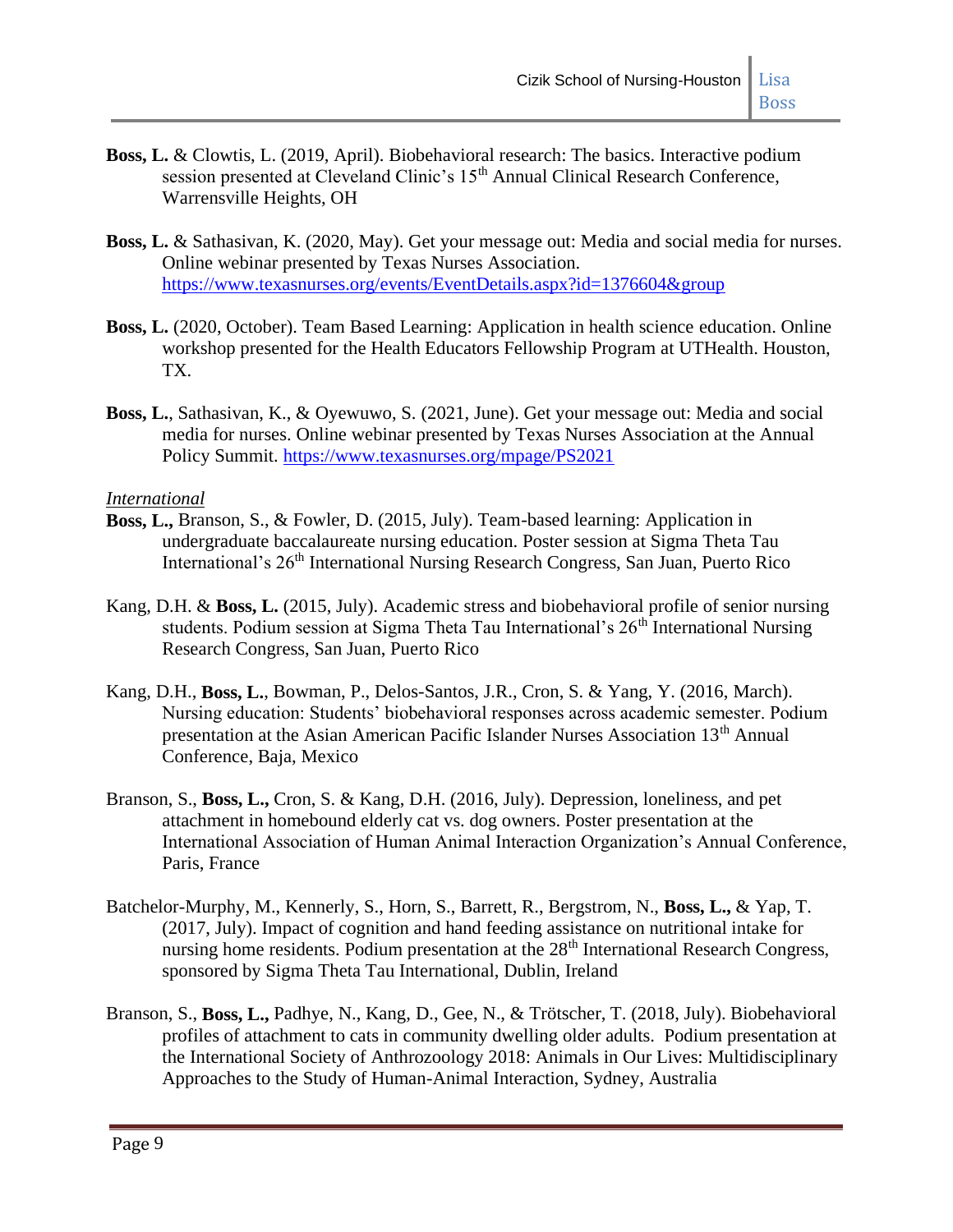- Pickens, S., **Boss, L.,** Jefferson, F., Cron, S, & Ahn, H. (2018, December). Identifying Cognitive Impairment in Hospitalized Older Adults to Prevent Hospital Readmission: A Pilot Study. Podium presentation at the 11<sup>th</sup> Annual International Conference of Brain Informatics, Arlington, TX
- Yap, T. L., Kennerly, S., Batchelor-Murphy, M., Horn, S., Barrett, R., **Boss, L.,** & Bergstrom, N. (2019, July). Influence of Asian and non-Asian nursing home residents' nutritional intake patterns on pressure Ulcer/Injury outcomes. Poster presentation at Sigma Theta Tau International's 30th International Nursing Congress, Calgary, Alberta, Canada
- Branson, S**., Boss, L.,** Hamlin, S., & Padhye, N. (2019, July). Feasibility Pilot of Animal-Assisted Activity in critically ill older adults: A small randomized controlled trial. Poster presentation at the 28<sup>th</sup> Annual International Society of Anthrozoology Conference: Animals in the Public Eye: Human Interactions and Perceptions of Animals, Orlando, FL
- **Boss, L.,** Cole, L., Fowler, D., & Cheatham, L. (2020, November). The use of peer-facilitated simulation for teaching advanced leadership skills in a graduate nursing program: A pilot study. Podium presentation at Association of Leadership Science in Nursing's International Conference held virtually.
- Cole, L., **Boss, L.,** Fowler, D., & Cheatham, L. (2020, November). The benefit of simulation to develop confidence to conduct crucial conversations in graduate nursing leadership learners. Podium presentation at Association of Leadership Science in Nursing's International Conference held virtually.

#### *National*

- **Boss, L.,** Kang, D.H., & Branson, S. (2014, November). Loneliness and cognitive function in the older adult: A systematic review. Poster session at the annual scientific conference of the Gerontological Society of America, Washington DC
- Murphy, K., Emerich, L., **Boss, L.,** DaSilva, C., Fay, V., Hersch, G., Maher, L., Rianon, N., Sadowsky, J., Warren Morris, D., Watson, E., Hunt, J. & Dyer, C. (2015, February). Development and implementation of an interprofessional healthcare student competition: Sharing 7 years of learning tidbits. Poster session at the annual conference of the Association for Gerontology in Higher Education, Nashville, TN
- Branson, S., **Boss, L.,** Baun, M., Padhye, N., Kang, D.H., Bergstrom, N., & Barker, S. (2015, June). The relationship of pet ownership and pet attachment on psychosocial, biological, and executive function in the disadvantaged homebound elderly. Poster session at the annual scientific conference of the International Society of Anthrozoology (ISAZ). Saratoga Springs, NY
- **Boss, L.,** Branson, S., Cron, S., & Kang, D.H. (2015, November). Spiritual pain in Meals on Wheels clients. Poster session at the annual scientific conference of the Gerontological Society of America, Orlando, FL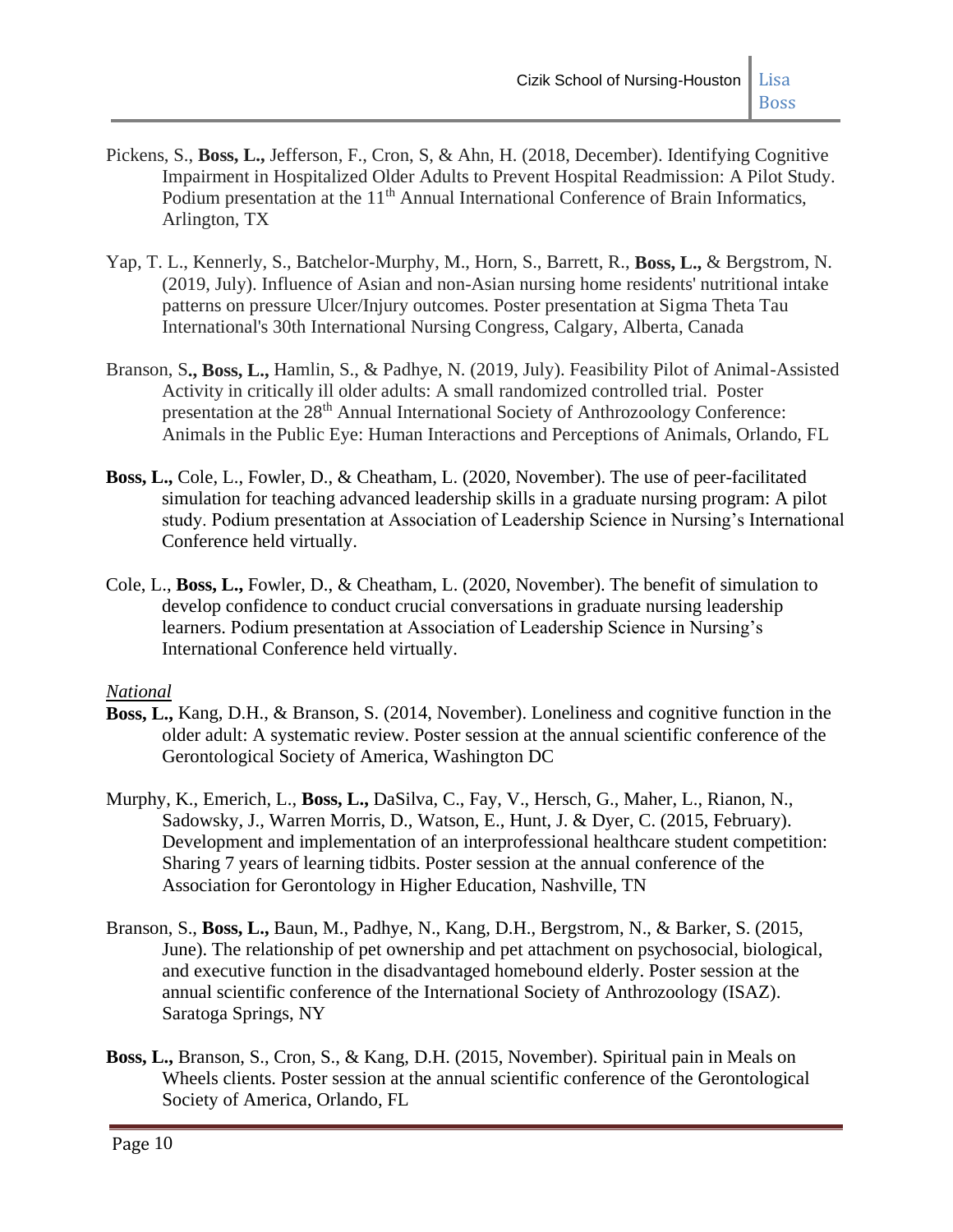- **Boss, L.,** Branson, S., Cron, S., & Kang, D.H. (2016, March). Religious coping and spiritual pain in Meals on Wheels clients. Poster session at the Annual Conference on Medicine and Religion, Houston, TX
- **Boss, L.,** Branson, S., Cron, S., & Kang, D.H. (2016, November). Meaning in life and executive function in the homebound elderly. Podium session at the annual conference of the Gerontological Society of America, New Orleans, LA
- **Boss, L.,** Branson, S., Cron, S., & Kang, D.H. (2016, November). Psychosocial factors and executive function in the homebound elderly. Podium session at the annual conference of the Gerontological Society of America, New Orleans, LA
- Ramirez, M., Coronado, J., **Boss, L.,** & Bhoda, R. (2018, March). The fast and the furious: One hospital's race to improve observation length of stay. Poster session at the annual conference of the American Nurses Association, Orlando, FL
- Sterling, C., Ollervides, M., **Boss, L.,** & Cardenas, C. (2018, March). Implementation of an evidence-based multidisciplinary rounds process to improve length of stay in CHF patients. Poster session at the annual conference of the American Nurses Association, Orlando, FL
- **Boss, L.** & Barnes, S. (2018, March). Implementing peer to peer accountability to improve compliance with the cardiac rehabilitation referral process. Poster session at the annual conference of the American Nurses Association, Orlando, FL
- Bolin, B., Moore, L., Cardenas, N. & **Boss, L.** (2018, May). A patient handling injury prevention program. Poster session at the annual Pathway to Excellence Conference of the American Nurses Credentialing Center, West Palm Beach, FL
- Branson, S. **Boss, L.,** & Cron, S. (2018, November). Depression and biological stress in homebound older adults: Moderation by pet ownership. Podium session at the annual scientific conference of the Gerontological Society of America, Boston, MA
- Branson, S., **Boss, L.,** Hamlin, S, & Padye, N.S. (2018, November). Animal-assisted activities improving stress and anxiety responses in critically ill older patients. Poster session at the annual scientific conference of the Gerontological Society of America, Boston, MA
- **Boss, L.** & Caouette, S. (2019, November). Food insecurity and cost-related medication nonadherence in older adults: A systematic review. Poster session scheduled at the annual scientific conference of the Gerontological Society of America, Austin, TX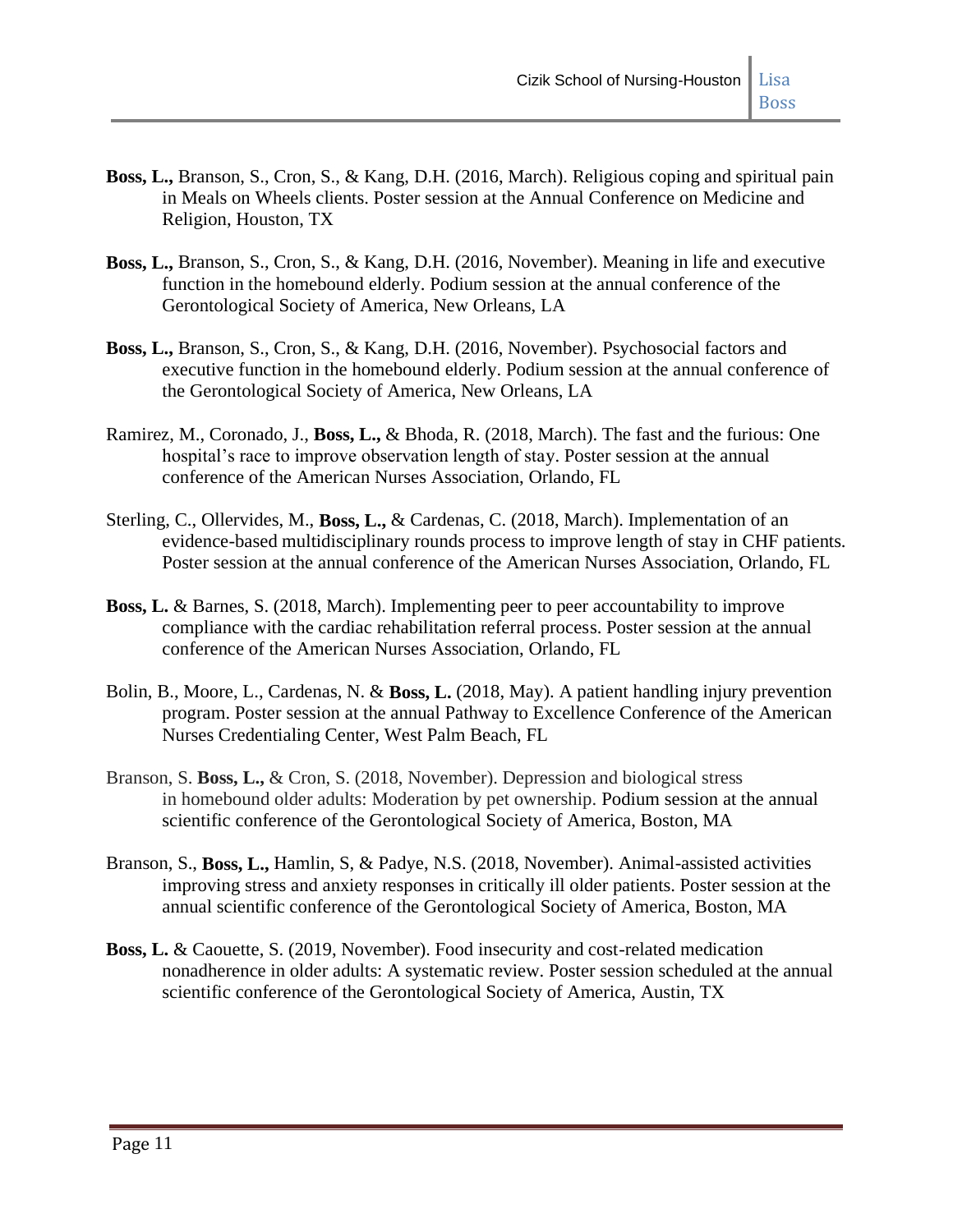- Cole, L., **Boss, L.,** Fowler, D., & Cheatham, L. (2020, May). Using leadership scenarios with graduate nursing learners to support front-line nurse leader competency development. Podium presentation at 4th Biennial National League for Nursing/Boise State University Simulation Conference, Boise, ID (conference cancelled).
- Cole, L., **Boss, L.,** & Giegerich, C. (2021, July). Developing front-line nurse leaders using leadership simulation. Podium presentation at the annual conference for American Organization for Nursing Leadership, held virtually.

#### *Regional/State*

- **Boss, L.,** Kang, D.H., & Marcus, M. (2013, February). Associations between endogenous sex hormones and cognitive function in older adults: A systematic review*.* Poster session at the annual conference of the Southern Nursing Research Society, Little Rock, AR
- **Boss, L.,** Kang, D.H., Bergstrom, N., & Leasure, J.L. (2014, February). *Psychosocial correlates of cognitive function in the elderly: A biobehavioral approach.* Poster session at the annual conference of the Southern Nursing Research Society, San Antonio, TX
- **Boss, L.,** Kang, D.H., Bergstrom, N., & Leasure, J.L. (2015, February). *Correlates of sex hormones and cognitive function in the older adult.* Poster session at the annual conference of the Southern Nursing Research Society, Tampa, FL
- Branson, S., **Boss, L.**, & Fowler, D. (2016, March) Effectiveness of team-based learning on academic performance and student-reported outcomes in undergraduate nursing education. Podium session at the 15th Annual Team-Based Learning Collaborative Conference, Albuquerque, New Mexico

#### *Local*

- **Boss, L.,** Kang, D.H., Bergstrom, N., & Leasure, J.L. (2014, April). Endogenous sex hormones and cognitive function in the elderly. Poster session at the annual research day of The University of Texas Health Science Center, Houston, TX
- **Boss, L.,** Kang, D.H., Bergstrom, N., & Leasure, J.L. (2015, February). Correlates of sex hormones and cognitive function in the older adult. Poster session at the annual conference of the Southern Nursing Research Society, Tampa, FL
- **Boss, L.,** Kang, D.H., & Branson, S. (2015, March). Loneliness and cognitive function in the older adult: A systematic review. Poster session at the annual research day of The University of Texas Health Science Center, Houston, TX
- Branson, S., **Boss, L.,** Kang, D.H., & Cron, S. (2015, March). The relationship of pet ownership and pet attachment on psychosocial, biological, and executive function in the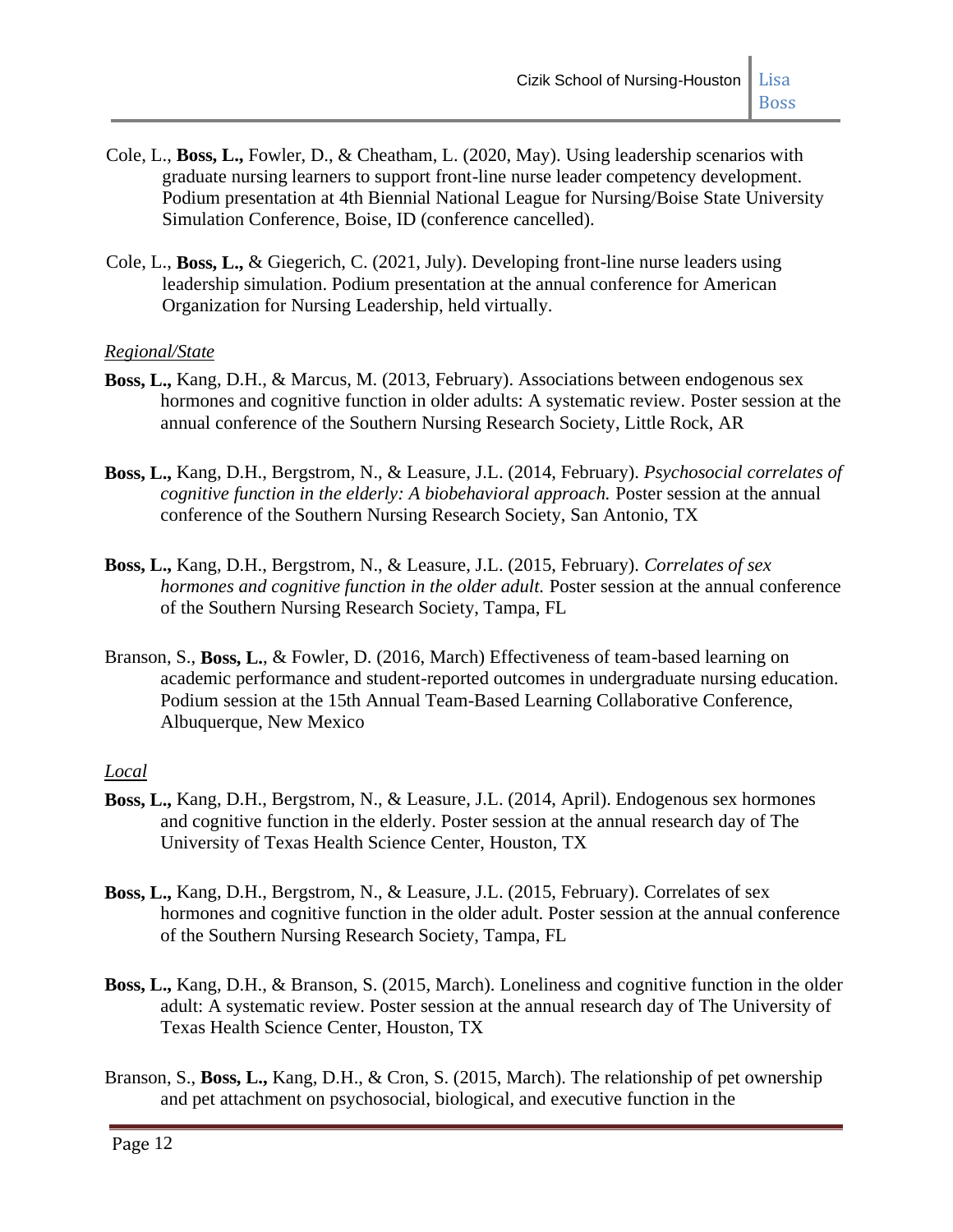disadvantaged homebound elderly. Podium session at the annual research day of The University of Texas Health Science Center, Houston, TX

- **Boss, L.,** Branson, S., & Fowler, D. (2015, June). Team-based learning: Application in undergraduate baccalaureate nursing education. Poster session at the annual Advanced in Teaching and Learning Conference at The University of Texas Health Science Center, Houston, TX
- Pickens, S., **Boss, L.,** Cron, S., Jefferson, F. (2018, April). Assessing for unidentified cognitive impairment in older adults to prevent hospital readmission: A pilot study. Poster session at the Annual Research Ray of The University of Texas Health Science Center, Houston, TX
- Branson, S., **Boss, L.,** & Cron, S. (2018, April). Depression and biological stress responses in homebound older adults: Moderation by pet ownership. Poster session at the Annual Research Day of The University of Texas Health Science Center, Houston, TX
- Branson, S., **Boss, L.,** Hamlin, S., & Padhye, N. (2018, April). Animal-assisted activity to reduce stress and anxiety in critically ill older adult patients admitted to the intensive care unit: A feasibility study. Poster session at the Annual Research Day of The University of Texas Health Science Center, Houston, TX
- Deaton, M., Ruff, J.C., & **Boss, L.** (2019, April). Chronotherapy for the treatment of hypertension among patients with obstructive sleep apnea: A systematic review. Poster session at the annual Houston Medication Safety Symposium hosted by UTHealth McGovern Medical School's Division of Geriatric and Palliative Medicine & University of Houston College of Pharmacy's Department of Pharmaceutical Health Outcomes and Policy, Houston, TX
- Branson, S., **Boss, L.** & Krawtz, S. (2019, October). Online RN to BSN students' perception of accountability, preference, and satisfaction toward Team Based Learning: A pilot study. Poster session scheduled to be presented at the Annual Research Day of The University of Texas Health Science Center, Houston, TX
- Cole, L., **Boss, L.,** & Cheatham, L. (February, 2022). The Benefit of Simulation to Develop Confidence to Conduct Crucial Conversations in Graduate Nursing Leadership Learners. The UT System Kenneth I. Shine, MD, Academy of Health Science Education 2022 Annual Meeting, Houston, TX; Poster (virtual).
- Thomas, L., Ottosen, M., **Boss, L.,** Stafford, S., Christopherson, K., Roussel, L., & Katigbak, C. (May, 2022). An in-class analysis: Educational intervention to increase data competence. Texas Educators Academies Collaborative for Health Professions-Southeast (TEACH-S conference), Houston, TX (virtual).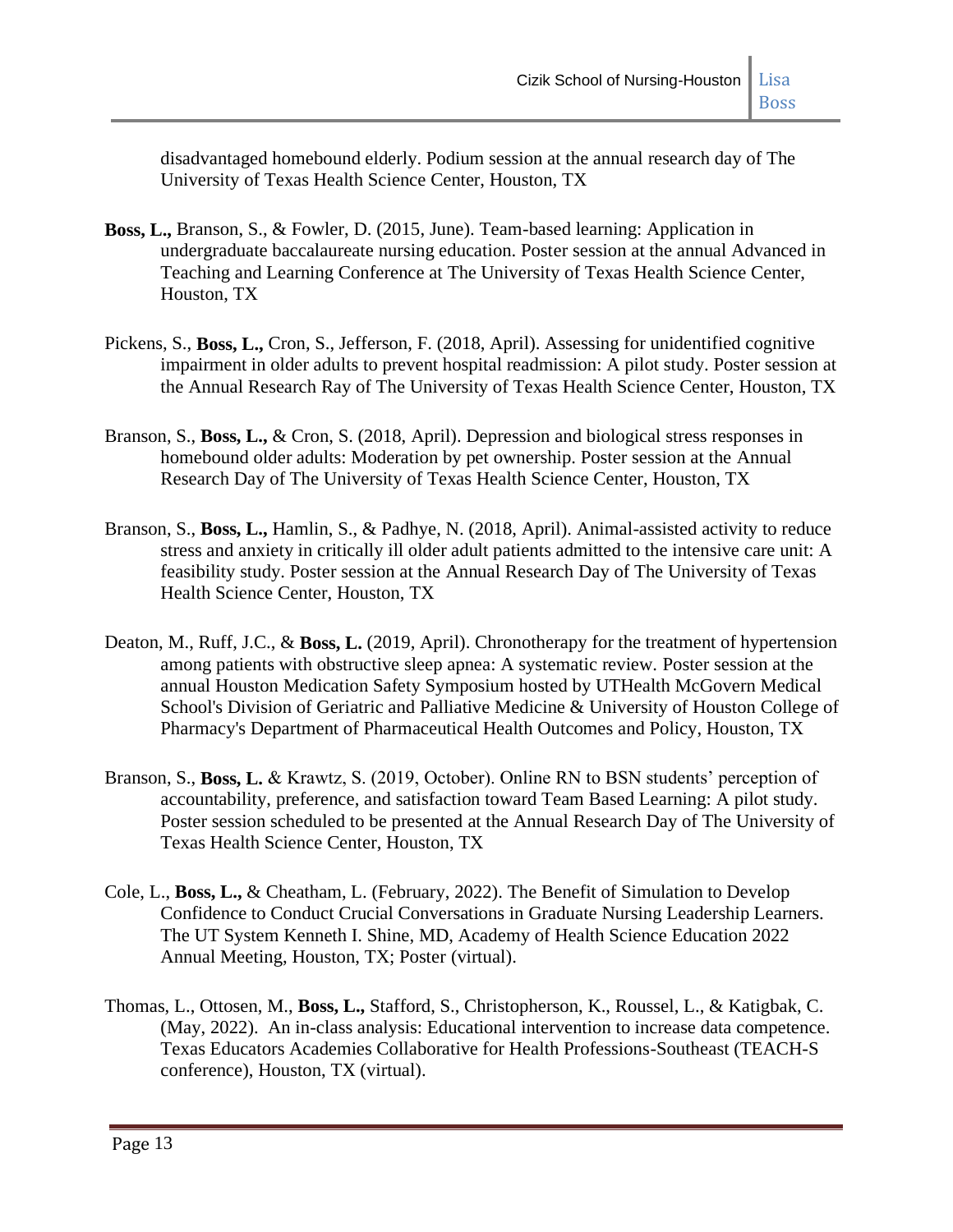## **STUDENT MENTORING & PROJECTS**

Undergraduate Honor Student Project (2 semesters, 2014). Stress-related biobehavioral profile of nursing students: Part I. Melanie Barrientos & Suveda Perikala

Undergraduate Honor Student Project (2 semesters, 2015). Stress-related biobehavioral profile of nursing students: Part II. Patrick Bowman & J.R. Delos-Santos

Undergraduate Honor Student Project (2 semesters, 2016). Stress-related biobehavioral profile of nursing students: Part III. Patricia Rivas & Andrea Leiblich

Graduate Student, Independent Study (1 semester, 2019). Food insecurity and cost-related medication nonadherence. Shaunna Caouette

Deer Park High School Honors Program: Independent Research Program. (2 semesters, 2021). COVID19's impact on Houston's homeless population. Nicole Sanchez.

#### **PROFESSIONAL SERVICE**

| Professional Organization                              | Role                                    |                   |
|--------------------------------------------------------|-----------------------------------------|-------------------|
| Sigma Theta Tau International                          | Member                                  | 1997-present      |
| <b>Texas Nurses Association</b>                        | Member                                  | 1997-present      |
|                                                        | Board Member, North Region, D9          | 7/2015-6/2016     |
|                                                        | Present-Elect, D9                       | 6/2016-6/2017     |
|                                                        | Chair, Annual Ed. Conference, D9        | 12/2016-6/2018    |
|                                                        | Chair, Annual Gala, D9                  | 1/2017-12/2018    |
|                                                        | President, D9                           | $6/2017 - 6/2018$ |
|                                                        | Past-President, D9                      | 6/2018-6/2019     |
|                                                        | <b>Governmental Affairs Committee</b>   | 6/2018-2022       |
| <b>American Nurses Association</b>                     | Member                                  | 1997-present      |
|                                                        | Delegate: Annual Membership<br>Assembly | 2019-present      |
| <b>American Organization for Nursing</b><br>Leadership | Member                                  | 2022-present      |
| <b>Emergency Nurses Association</b>                    | Member                                  | 2000-2017         |
| Gerontological Society of America                      | Member                                  | 2012-2017         |
| <b>Southern Nursing Research Society</b>               | Member                                  | 2012-2017         |
|                                                        | Program Committee Member                | 2014-2016         |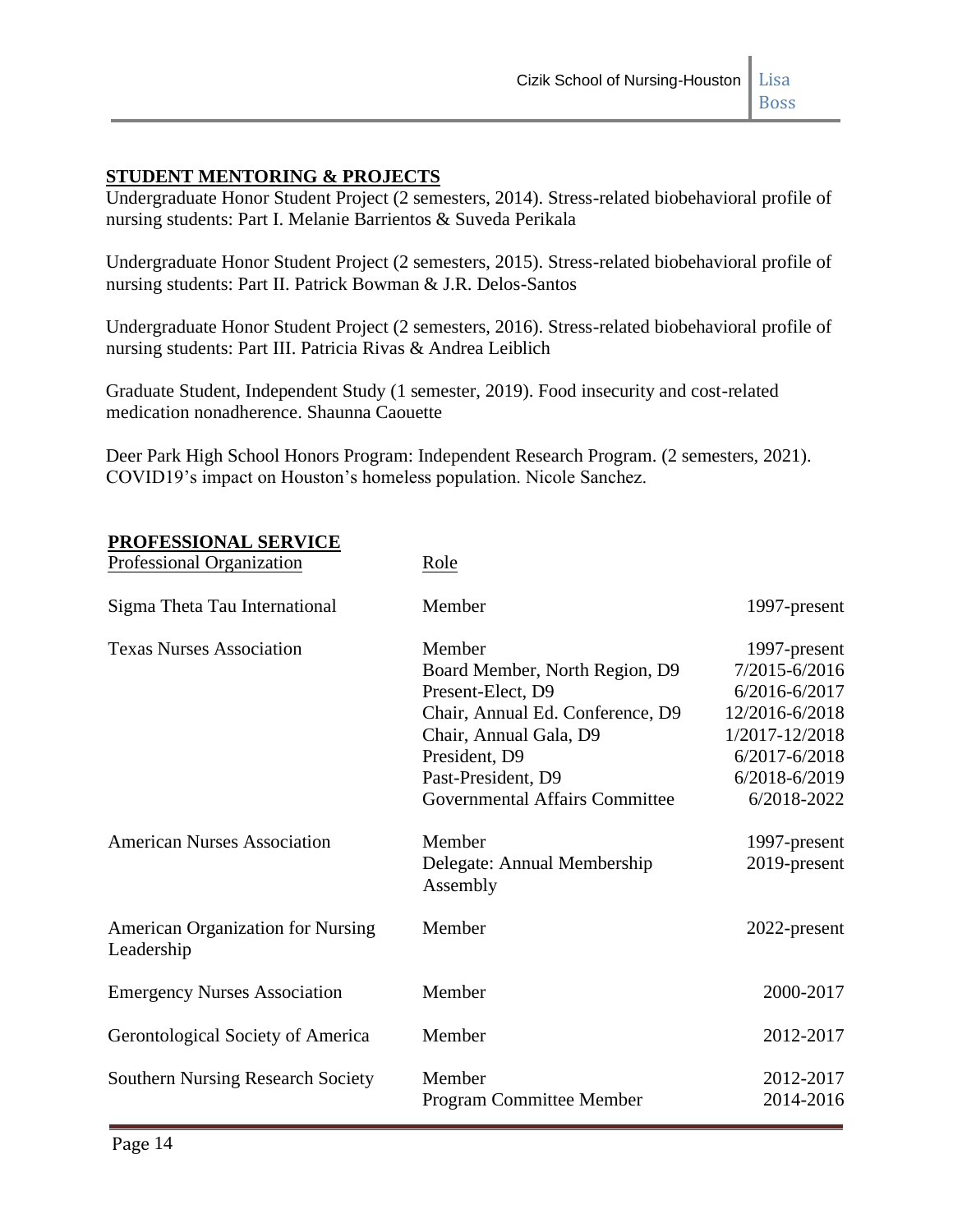|                                                                                                                                              | Cizik School of Nursing-Houston                     | Lisa<br><b>Boss</b>          |
|----------------------------------------------------------------------------------------------------------------------------------------------|-----------------------------------------------------|------------------------------|
| Meals on Wheels Montgomery County                                                                                                            | <b>Board Member</b><br><b>Advisory Board Member</b> | 2015-2016<br>2016-present    |
| <b>Institutional Service</b><br><b>Cizik School of Nursing at UTHealth</b><br><b>Admissions Committee</b>                                    |                                                     | 2013-2016                    |
| <b>Curriculum Committee</b>                                                                                                                  |                                                     | 2013-2016                    |
| <b>Baccalaureate Council</b>                                                                                                                 |                                                     | 2013-2016                    |
| <b>UTSNA Faculty Representative</b>                                                                                                          |                                                     | 2014-2016                    |
| Co-Director, National Hartford Center of Gerontological Nursing                                                                              |                                                     | 2015-2016                    |
| Master's Council                                                                                                                             |                                                     | 2018-present                 |
| <b>DNP</b> Council                                                                                                                           |                                                     | 2019-present                 |
| <b>Faculty Workload Committee</b>                                                                                                            |                                                     | 2019-present                 |
| Cizik School of Nursing Faculty Search Committee                                                                                             |                                                     | 2020-present                 |
| <b>UTHealth System</b><br>UT Health Consortium on Aging<br>Diversity, Equity, & Inclusion Task Force                                         |                                                     | 2014-present<br>2018-present |
| <b>Community Service</b><br>Houston Livestock Show and Rodeo Committee Member, Medical and Safety<br>Committee. $\approx$ 40 hours per year. |                                                     | $2008 - 2018$                |
| The Way Station at Palmer Episcopal Church. $\approx$ 10 hours per year.                                                                     |                                                     | $2013 - 2014$                |